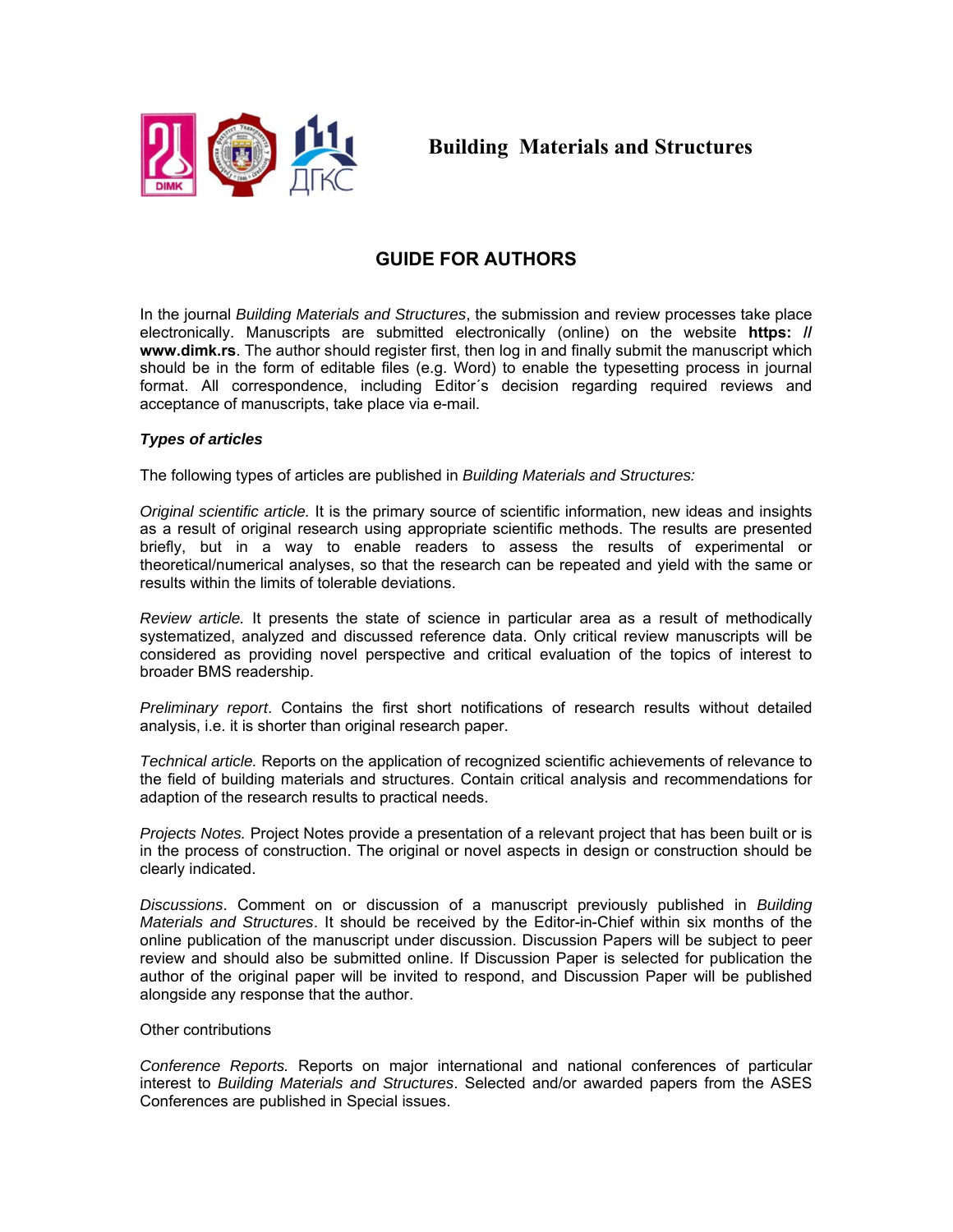*Book Reviews.* Reviews on new books relevant to the scope of *Building Materials and Structures*.

## *Manuscript structure*

The manuscript should be typed one-sided on A4 sheets. Page numbers should be included in the manuscript and the text should be single spaced with consecutive line numbering - these are essential peer review requirements. The figures and tables included in the single file should be placed next to the relevant text in the manuscript. The corresponding captions should be placed directly below the figure or table. If the manuscript contains Supplementary material, it should also be submitted at the first submission of the manuscript for review purposes.

There are no strict rules regarding the structure of the manuscript, but the basic elements that it should contain are: Title page with the title of the manuscript, information about the authors, abstract and keywords, Introduction, Materials / Methods, Results and Conclusions.

## *The front page*

The front page contains the title of the manuscript which should be informative and concise; abbreviations and formulas should be avoided.

Information about the authors are below the title; after the author's name, a superscript number is placed indicating his/her affiliation, which is printed below the author's name, and before the abstract. It is obligatory to mark the corresponding author with superscript \*) and provide his/her e-mail address. The affiliation should contain the full name of the institution where the author performed the research and its address.

## *Abstract*

Abstract should contain 150-200 words. Motivation and objective of the conducted research should be presented; main results and conclusions should be briefly stated as well. References and abbreviations should be avoided.

#### *Keywords*

Keywords (up to 10) should be listed immediately after the abstract; abbreviations should be used only if they are generally accepted and well-known in the field of research.

#### *Division into chapters*

The manuscript should be divided into chapters and sub-chapters, which are hierarchically numbered with Arabic numbers. The headings of chapters and sub-chapters should appear on their own separate lines.

#### *Appendices*

The manuscript may have appendices. If there is more than one appendix, they are denoted by A, B, etc. Labels of figures, tables and formulas in appendices should contain the label of the appendix, for example Table A.1, Figure A.1, etc.

#### *Acknowledgments*

At the end of the manuscript, and before the references, it is obligatory to list institutions and persons who financially or in some other way helped the presented research. If the research was not supported by others, it should also be stated in this part of the manuscript.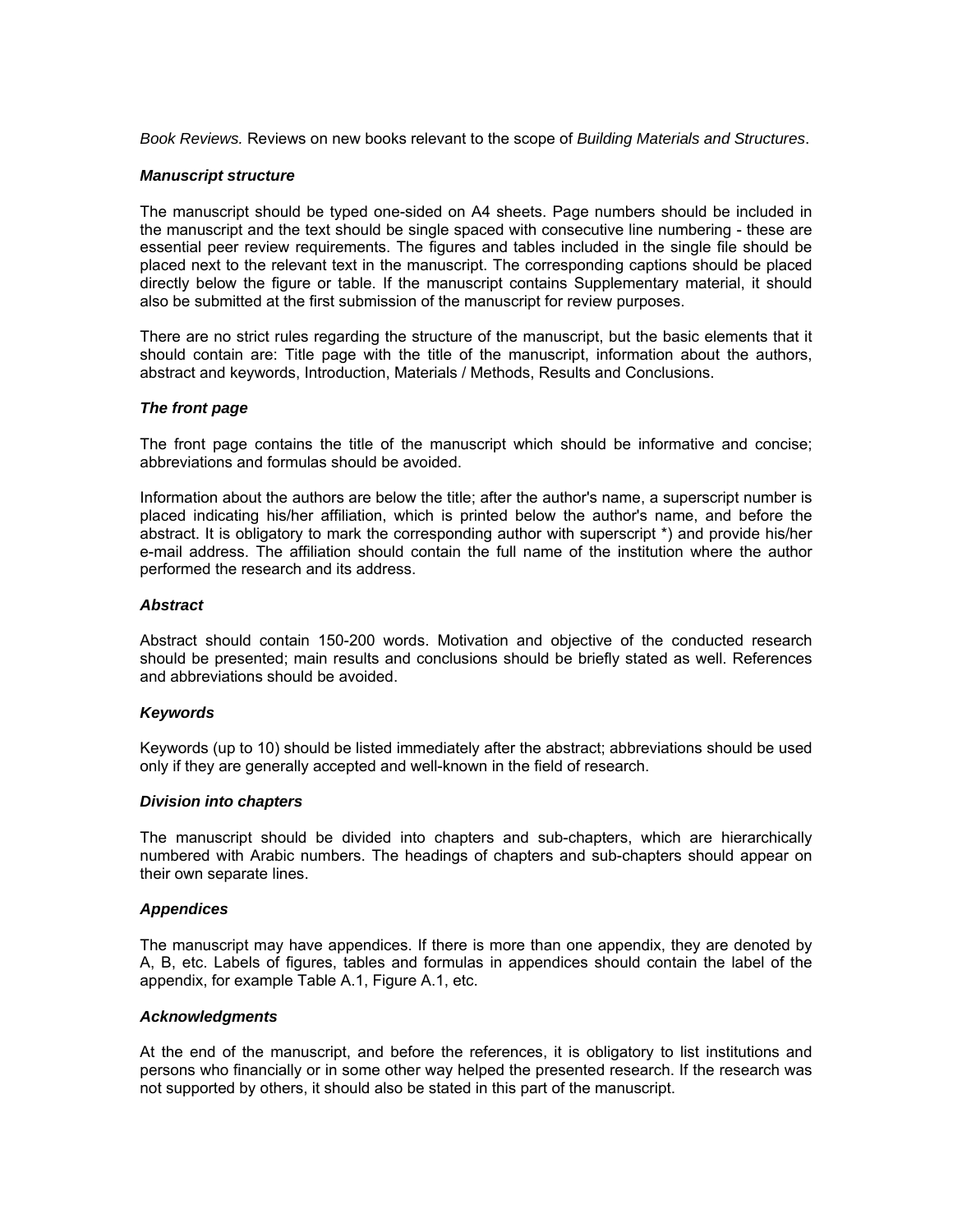# *Abbreviations*

All abbreviations should be defined where they first appear. Consistency of abbreviations used throughout the text should be ensured.

## *Math formulae*

Formulae should be in the form of editable text (not in the format of figures) and marked with numbers, in the order in which they appear in the text. The formulae and equations should be written carefully taking into account the indices and exponents. Symbols in formulae should be defined in the order they appear, right below the formulae.

# *Figures*

- figures should be made so that they are as uniform in size as possible and of appropriate quality for reproduction;

- the dimensions of the figures should correspond to the format of the journal: figures with a width approximately equal to the width of 1 column  $(\pm 80 \text{ mm}$  width), width of 2 columns  $(\pm 170 \text{ mm}$ width) or width of 1.5 columns  $(\pm 130 \text{ mm}$  width);

- figures should be designed so that their size is not disproportionately large in relation to the content;

- the text on the figures should be minimal and the font used should be the same on all figures (Arial, Times New Roman, Symbol);

- figures should be placed next to the appropriate text in the manuscript and marked with numbers in the order in which they appear in the text;

- each figure should have a caption that is placed below the figure - the caption should not be on the figure itself.

In cases of unadequate quality of reproduction the author should be required to submit figures as separate files. In this case, the figure should be saved in TIFF (or JPG) format with a minimum resolution of 500 dpi.

# *Tables*

- tables should be in the form of editable text (not in the format of figures);
- tables should be placed next to the appropriate text in the manuscript and marked with numbers in the order in which they appear in the text;
- each table should have a caption that is placed below the table;
- the tables should not show the results that are already presented elsewhere in the manuscript duplicating the presentation of results should be avoided;
- tables are without vertical lines as boundaries between cells and shading cells.

# *References*

#### *Citation in the text*

Each reference cited in the text should be in the reference list (and vice versa). It is not recommended to list unpublished results or personal communications in the reference list, but they can be listed in the text. If they are still listed in the reference list, the journal style references are used, with 'Unpublished results' or 'Personal communication' instead of the date of publication. Citing a reference as 'in press' means that it is accepted for publication.

#### *Web references*

Web references are minimally listed with the full URL and the date when the site was last accessed. These references can be included in the reference list, but can also be given in a separate list after the reference list.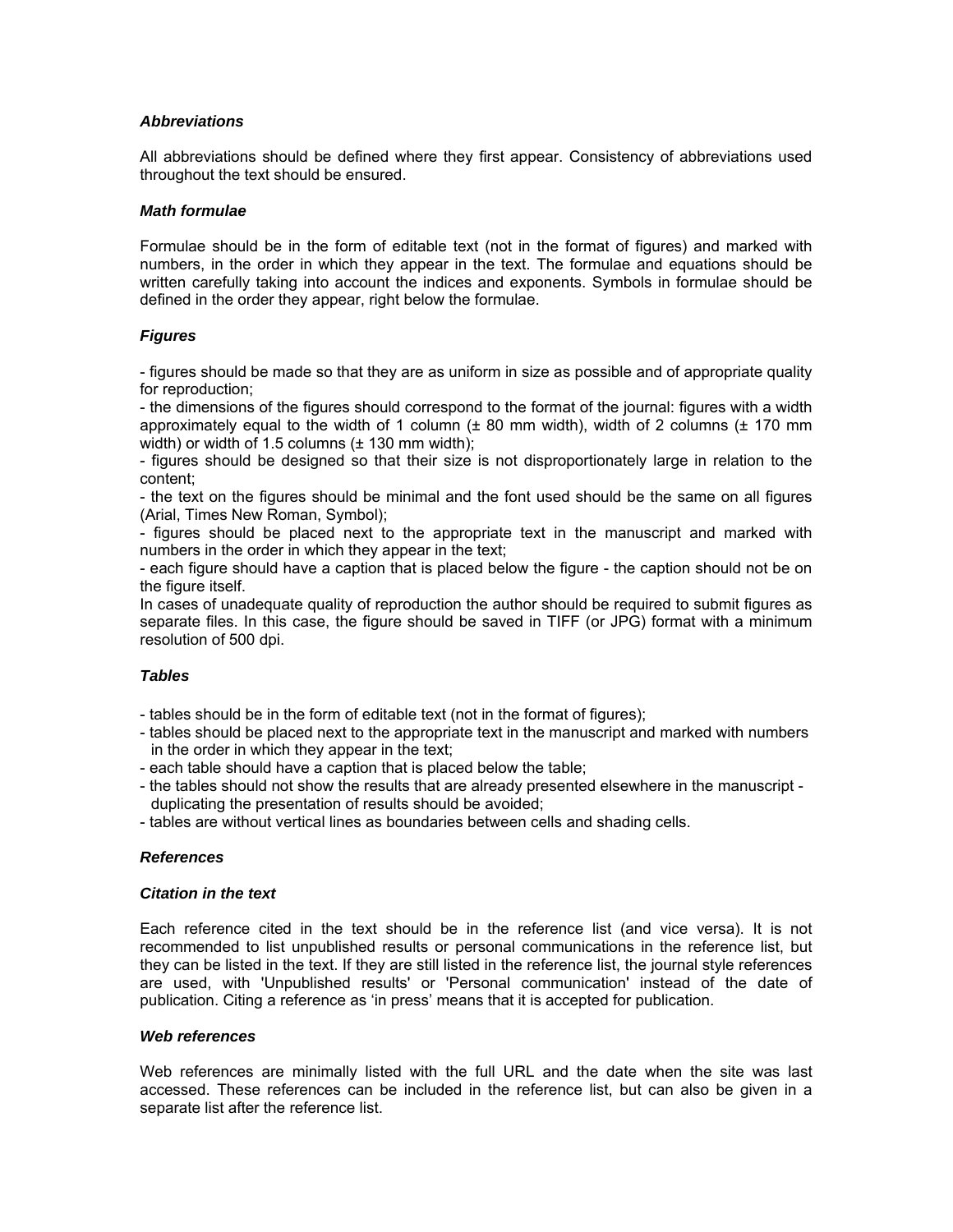# *Reference style*

In text: References are given in the text by a number in square brackets in the order in which they appear in the text. Authors may also be referred to directly, but the reference number should always be given.

In reference list: References marked with a number in square brackets are sorted by numbers in the list.

#### *Examples*

Reference to a journal publication:

[1] V.W.Y. Tam, M. Soomro, A.C.J. Evangelista, A review of recycled aggregate in concrete applications (2000-2017), Constr. Build. Mater. 172 (2018) 272-292. https://doi.org/10.1016/j.conbuildmat.2018.03.240.

Reference to a book:

[3] A.H. Nilson, D. Darwin, C.W. Dolan, Design of Concrete Structures, thirteenth ed., Mc Graw Hill, New York, 2004.

Reference to a chapter in an edited book:

[4] J.R. Jimenez, Recycled aggregates (RAs) for roads, in: F Pacheco-Torgal, V.W.Y. Tam, J.A. Labrincha, Y. Ding, J. de Brito (Eds.), Handbook of recycled concrete and demolition waste, Woodhead Publishing Limited, Cambridge, UK, 2013, pp. 351–377.

Reference to a website:

[5] WBCSD, The Cement Sustainability Initiative, World. Bus. Counc. Sustain. Dev. http://www.wbcsdcement.org.pdf/CSIRecyclingConcrete-FullReport.pdf, 2017 (accessed 7 July 2016).

#### *Supplementary material*

Supplementary material such as databases, detailed calculations and the like can be published separately to reduce the workload. This material is published 'as received' (Excel or PowerPoint files will appear as such online) and submitted together with the manuscript. Each supplementary file should be given a short descriptive title.

# *Ethics in publishing*

Authors are expected to respect intellectual and scientific integrity in presentation of their work. The journal publishes manuscripts that have not been previously published and are not in the process of being considered for publication elsewhere. All co-authors as well as the institution in which the research was performed should agree to the publication in the journal. The authors are obliged not to publish the research which is already published in this journal (electronically or in print) in the same form, in English or any other language, without the written consent of the Copyright owner.

Authors are expected to submit completely original research; if the research of other researchers is used, it should be adequately cited. Authors who wish to include in their manuscript images, tables or parts of text that have already been published somewhere, should obtain permission from the Copyright owner and provide a proof in the process of submitting the manuscript. All material for which there is no such evidence will be considered the original work of the author. To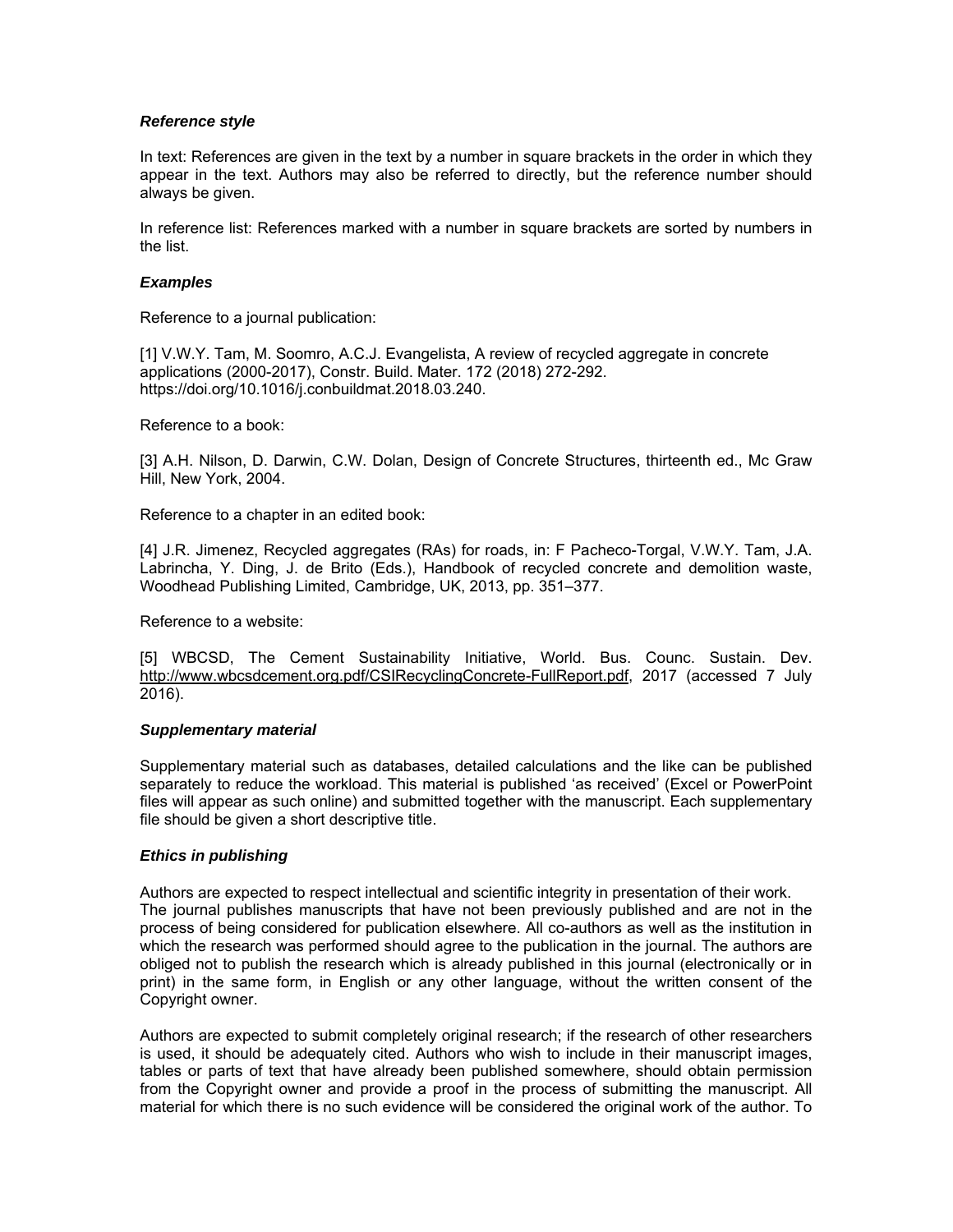determine the originality of the manuscript, it can be checked using the Crossref Similarity Check service.

The Journal and Publishers imply that all authors, as well as responsible persons of the institute where the research was performed, agreed with the content of the submitted manuscript before submitting it. The Publishers will not be held legally responsible should there be any claims for compensation.

## *Peer Review*

This journal uses a single blind review process, which means that the authors do not know the names of the reviewers, but the reviewers know who the authors are. In the review process, the Editor-in-Chief first assesses whether the contents of the manuscript comply with the scope of the journal. If this is the case, the paper is sent to at least two independent experts in the field, with the aim of assessing its scientific quality and making recommendation regarding publication. If the manuscript needs to be revised, the authors are provided with the reviewers' remarks. The authors are obliged to correct the manuscript in accordance with the remarks, submit the revised manuscript and a special file with the answers to the reviewers within the given deadline. The final decision, whether the paper will be published in journal or not, is made by the Editor-in-Chief.

## *After acceptance*

Once accepted for publication, the manuscript is set in the journal format. Complex manuscript is sent to the authors in the form of proof, for proof reading. Then, authors should check for typesetting errors, and whether the text, images, and tables are complete and accurate. Authors are asked to do this carefully, as subsequent corrections will not be considered. In addition, significant changes to the text and authorship at this stage are not allowed without the consent of the Editor-in-Chief. After online publication, changes are only possible in the form of Erratum which will be hyperlinked for manuscript.

# *Copyright*

Authors retain copyright of the published papers and grant to the publisher the non-exclusive right to publish the article, to be cited as its original publisher in case of reuse, and to distribute it in all forms and media.

The published articles will be distributed under the Creative Commons Attribution ShareAlike 4.0 International license (CC BY-SA). It is allowed to copy and redistribute the material in any medium or format, and remix, transform, and build upon it for any purpose, even commercially, as long as appropriate credit is given to the original author(s), a link to the license is provided, it is indicated if changes were made and the new work is distributed under the same license as the original.

Users are required to provide full bibliographic description of the original publication (authors, article title, journal title, volume, issue, pages), as well as its DOI code. In electronic publishing, users are also required to link the content with both the original article published in *Building Materials and Structures* and the licence used.

Authors are able to enter into separate, additional contractual arrangements for the non-exclusive distribution of the journal's published version of the work (e.g., post it to an institutional repository or publish it in a book), with an acknowledgement of its initial publication in this journal.

## *Open access policy*

Journal *Building Materials and Structures* is published under an Open Access licence. All its content is available free of charge. Users can read, download, copy, distribute, print, search the